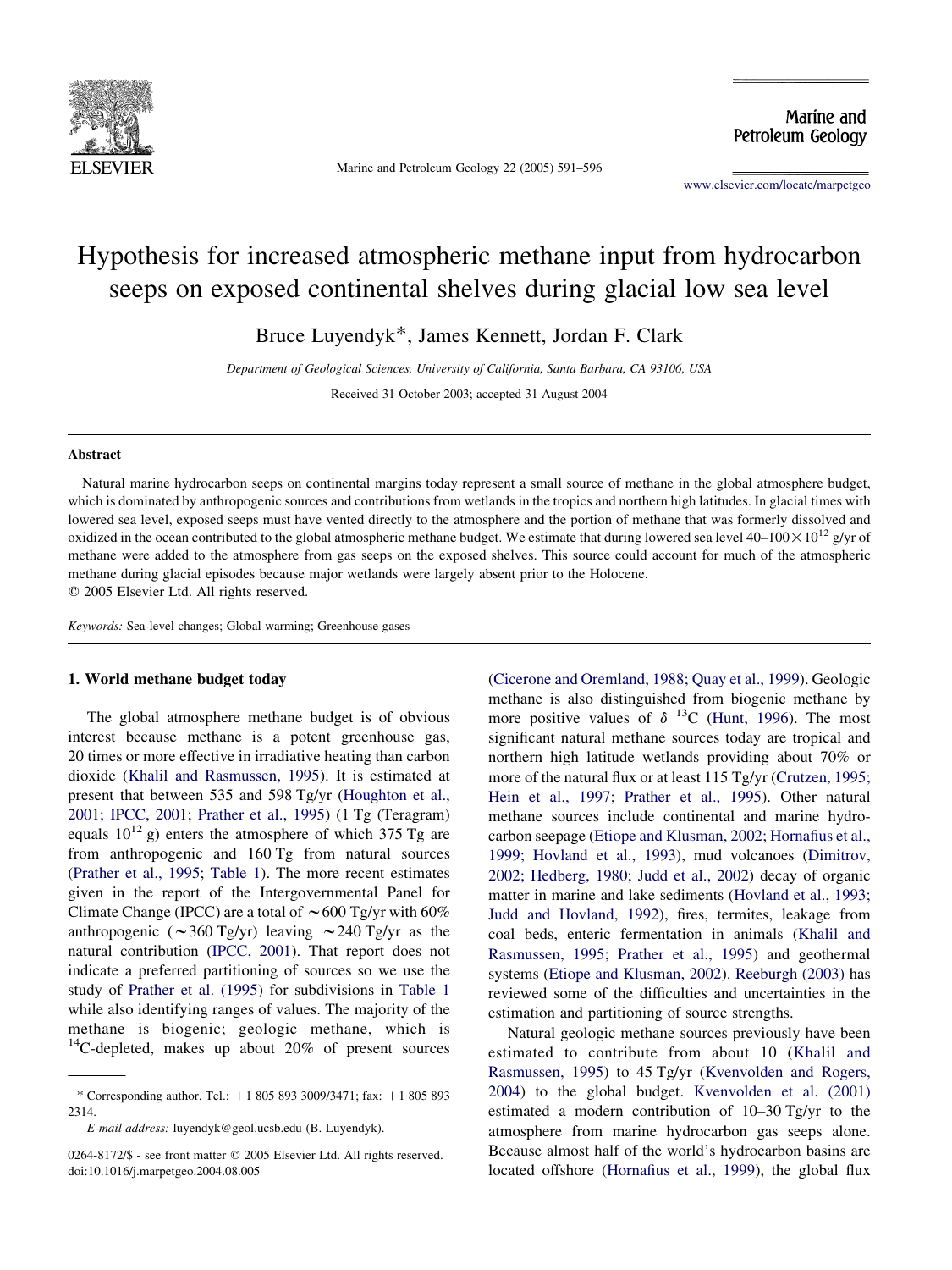<span id="page-1-0"></span>Table 1 Present day annual global methane budget compared to likely glacial methane budget (with range)

| Global methane  | Holocene                         | Glacial              |  |
|-----------------|----------------------------------|----------------------|--|
|                 | 535 Tg/yr <sup>a</sup> (410–660) | $80 \text{ Tg/yr}^b$ |  |
| Anthropogenic   | $375^{\circ}$ (300-450)          | None                 |  |
| Natural         | $160^a$ (110-240)                | 80 <sup>b</sup>      |  |
| Wetlands        | $115^a$ (55-150)                 | $15^{\rm b}$         |  |
| Marine HC seeps | $20^{\circ}$ (18-48)             | $40^b$ (40-100)      |  |
| Other           | $25^{\rm b}$                     | $25^{\rm b}$         |  |

<sup>a</sup> [IPCC \(2001\) and Prather et al. \(1995\)](#page-5-0).<br><sup>b</sup> This paper.

[Hornafius et al. \(1999\).](#page-5-0)

should be even higher if seepage rates onshore and offshore are similar. Present estimates of the geologic methane contributions from onshore seeps are estimated at more than 11.5–23.3 Tg/yr ([Etiope and Klusman, 2002\)](#page-5-0).

#### 2. Natural marine hydrocarbon seeps

Gas and oil seepages associated with hydrocarbon deposits are found onshore and on continental shelves ([Wilson et al., 1974](#page-5-0)). Present day hydrocarbon seepage from reservoirs beneath the world's continental margins discharge oil and natural gas (including methane) into the ocean and atmosphere. Marine seeps have received increasing interest in part because they indicate the presence of hydrocarbon deposits ([Hovland et al., 1993; Hunt, 1996](#page-5-0)) and because they are sources of regional ocean and air pollution ([Hornafius et al., 1999\)](#page-5-0). This observation includes oil slicks, dissolved oil and hydrocarbon gas in the ocean, floating and beach tar balls, and methane and reactive organic gases discharged into the atmosphere.

On the northern continental shelf of the Santa Barbara Channel, California the Coal Oil Point marine seep field discharges at least  $100,000 \text{ m}^3$  of gas into the atmosphere and 100 bbl of oil into the ocean per day ([Hornafius et al.,](#page-5-0) [1999; Quigley et al., 1999](#page-5-0); Fig. 1). The hydrocarbons seep from faulted anticlines in the Neogene Monterey and Sisquoc Formations. These seepage rates were determined from a combination of calibrated sonar surveys [\(Hornafius](#page-5-0) [et al., 1999; Quigley et al., 1999](#page-5-0)) and in situ gas and oil capture at the sea surface [\(Clester et al., 1996a,b; Egland,](#page-4-0) [2000; Washburn et al., 2001](#page-4-0)). At the sea surface the gas is between 60 and 80% methane [\(Clark et al., 2003; Leifer](#page-4-0) [et al., 2000](#page-4-0)). Therefore, the Coal Oil Point seep field emits daily at least 40 metric tons of methane to the atmosphere.  $\delta$ <sup>13</sup>C values are between  $-40$  and  $-45%$  indicating that the methane is thermogenic in origin [\(Boles et al., 2001\)](#page-4-0).

[Hovland et al. \(1993\) and Hornafius et al. \(1999\)](#page-5-0) used emissions measured at the Coal Oil Point seep field to estimate the total contribution of marine seeps to the global atmospheric methane budget. The estimates, which range between 18 and 48 Tg/yr [\(Hornafius et al., 1999\)](#page-5-0), were constructed by assuming that the Coal Oil Point field is one of the larger or largest marine sources of methane in the world. [Judd et al. \(1997\)](#page-5-0) ([Table 2](#page-2-0)) estimate that the methane discharge from the Coal Oil Point seep is 10 times larger than the next largest known seep in the world. It then was assumed, following [Wilson et al. \(1974\),](#page-5-0) that marine seeps are log-normally distributed in size, as is the case for world



Fig. 1. Location and map of Coal Oil Point marine seep field in southern California on shelf of northern Santa Barbara Channel. Seep bubble plumes shown in shading. These were mapped by sonar methods [\(Hornafius et al., 1999; Quigley et al., 1999](#page-5-0)). About  $10^5$  m<sup>3</sup> of gas is emitted to the atmosphere each day. Major seeps are named including Shane and Seep Tent [\(Table 2\)](#page-2-0).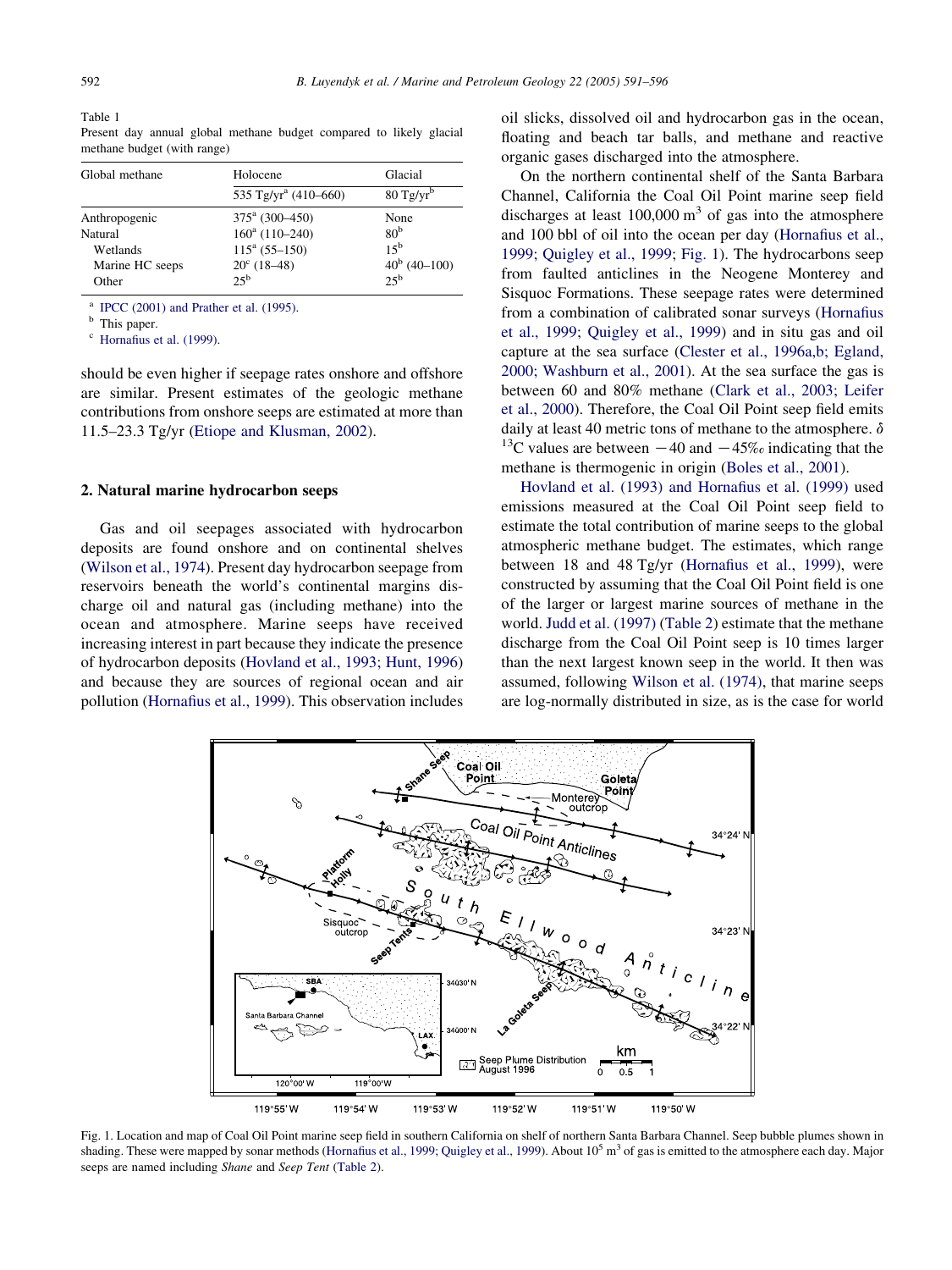<span id="page-2-0"></span>Table 2 Gas compositions (%) at sea bed and sea surface in the Coal Oil Point Seep Field, California

| Seep                   | Depth $(m)$ | CH <sub>4</sub> | N2            | O <sub>2</sub> |
|------------------------|-------------|-----------------|---------------|----------------|
| Shane <sup>a</sup>     |             | $76.7 - 79.5$   | $12.6 - 14.4$ | $4.5 - 6.0$    |
|                        | 20          | $81.9 - 84.2$   | $1.4 - 2.5$   | $0.2 - 0.3$    |
| Seep tent <sup>b</sup> |             | 62.8            | 22.8          | 7.69           |
|                        | 65          | 87.5            | 0.79          | 0.14           |

Locations: Shane seep,  $34^{\circ}24.370'$  N;  $119^{\circ}53.428'$  W. Seep tent seep, 34°23.060' N; 119°53.410' W.<br><sup>a</sup> [Clark et al. \(2003\)](#page-4-0).<br><sup>b</sup> [Leifer et al. \(2000\).](#page-5-0)

oil fields; these assumptions lead to a global mean flux value by using the Coal Oil Point values as a calibration point. The global mean flux then was multiplied by the area of the continental shelves thought to have a high potential for seepage  $-1.7$  million km<sup>2</sup> [\(Wilson et al., 1974\)](#page-5-0) to give total global flux estimates.

Oceanographic observations at Coal Oil Point show that up to half the volume of methane vented at the sea floor dissolves in the water column during transport of hydrocarbon gas bubbles 20–70 m to the ocean surface [\(Clark](#page-4-0) [et al., 2000,](#page-4-0) [Fig. 2](#page-3-0)a); the remaining half enters the atmosphere. The dissolved methane is advected away from the seeps by currents and dissipates throughout the waters of the Southern California Bight ([Cynar and Yayanos, 1992;](#page-4-0) [Ward, 1992\)](#page-4-0). Ultimately this dissolved methane is oxidized by microbes in the ocean or escapes to the atmosphere ([Scranton and Brewer, 1978; Valentine et al., 2001](#page-5-0)). The relative amounts due to these processes are unknown ([Valentine et al., 2001](#page-5-0)), but a significant proportion of the dissolved methane is oxidized to carbon dioxide in the ocean ([Hovland et al., 1993; Reeburgh, 2003](#page-5-0)). [Kvenvolden et al.](#page-5-0) [\(2001\)](#page-5-0) estimated that between two-fifths and two-thirds of the total methane seepage vented to the seabed dissolves and is oxidized in the ocean and the remainder enters the atmosphere. The degree and rate of oxidation of dissolved methane in near-surface waters (the mixed layer) is not yet fully understood. However, we assume all of the dissolved methane is oxidized so that we can present an end-member case. This is a crucial assumption for our argument below.

#### 3. Low sea level

Because sea level has varied about 100–120 m during the last several glacial stages (e.g. [Fairbanks, 1989; Weaver](#page-5-0) [et al., 2003; Yokoyama et al., 2001](#page-5-0)), most present day marine hydrocarbon seeps on the continental shelves would all have been subaerial as recently as 14 ka. Sea level changes, therefore, probably significantly affected global atmospheric methane budgets [\(Judd et al., 2002; Luyendyk et al., 2002\)](#page-5-0). About 27 million  $km^2$  of shelf ([Gross and Gross, 1996\)](#page-5-0) would have been exposed including regions with hydrocarbon basins such as the Persian Gulf, Sunda shelf, Argentina shelf,

Timor Sea and Gulf of Mexico. Ice sheets likely covered high latitude hydrocarbon shelves such as in the North Sea and could have conceivably reduced the volume of seep emissions in these areas ([Judd et al., 2002\)](#page-5-0). On the exposed shelves, gas escaped directly to the atmosphere and tar mounds and pits formed at seep vents ([Fig. 2b](#page-3-0)). Furthermore, during low sea level gas seeps on the upper continental slope became shallower, thereby decreasing the portion of methane from these seeps that was oxidized in the water column and increasing the contribution to the atmosphere. Sea level fall also resulted in decreasing hydrostatic pressures over seeps and thereby increased seepage rates. This pressure drop enhancing effect on seepage rates is so pronounced that it can be detected during tidal cycles ([Boles](#page-4-0) [et al., 2001; Chanton et al., 1989](#page-4-0)). Lowered sea level in places also exposed organic rich sediments in estuaries and deltas that rapidly discharged methane as marine regression progressed (e.g. [Yim et al., 2002\)](#page-5-0).

As a result of glacial sea level fall methane that was formerly dissolving in the ocean and oxidizing was directly released into the atmosphere adding to the methane that was already escaping to the atmosphere during high sea level. During glacial episodes there was no anthropogenic input of methane and major wetlands ecosystems were very limited or non-existent ([Adams et al., 1990; Gajewski et al., 2001;](#page-4-0) [Kennett et al., 2003](#page-4-0)); therefore, exposed hydrocarbon gas seepages on the continental shelves may have been a major contributor to the global atmosphere methane budget.

## 4. Discussion

The greenhouse effect of the increased methane input from seeps to the atmosphere would have served as a negative feedback to other factors driving the decrease in global temperatures during glacial episodes (e.g. [Paull et al.,](#page-5-0) [1991](#page-5-0)). Other factors including erosion and desiccation of wetlands, burial of continental and continental shelf seeps by advancing ice sheets, and advance of permafrost in high latitudes could have provided positive feedback ([Judd et al.,](#page-5-0) [2002](#page-5-0)). The increased release of methane from the world's continental shelf could have reduced the extent of global cooling that might otherwise have been greater. Because about half of the methane emitted at the seabed dissolves and oxidizes in the oceans at present, we speculate that during low sea level the amount entering the atmosphere doubled from present estimates of 18–48 Tg/yr [\(Hornafius](#page-5-0) [et al., 1999](#page-5-0), [Table 1\)](#page-1-0) to between 40 and 100 Tg/yr. This additional source could in effect replace much of the contribution lost from wetlands that were then very restricted due to an expanded cryosphere, global aridity, and low sea level ([Kennett et al., 2003\)](#page-5-0).

Long-term records of methane from ice cores indicate that during glacial times atmospheric mixing ratios were about 50% of pre-industrial interglacial levels ([Chappellaz et al.,](#page-4-0) [1990](#page-4-0)). Assuming similar residence times as today this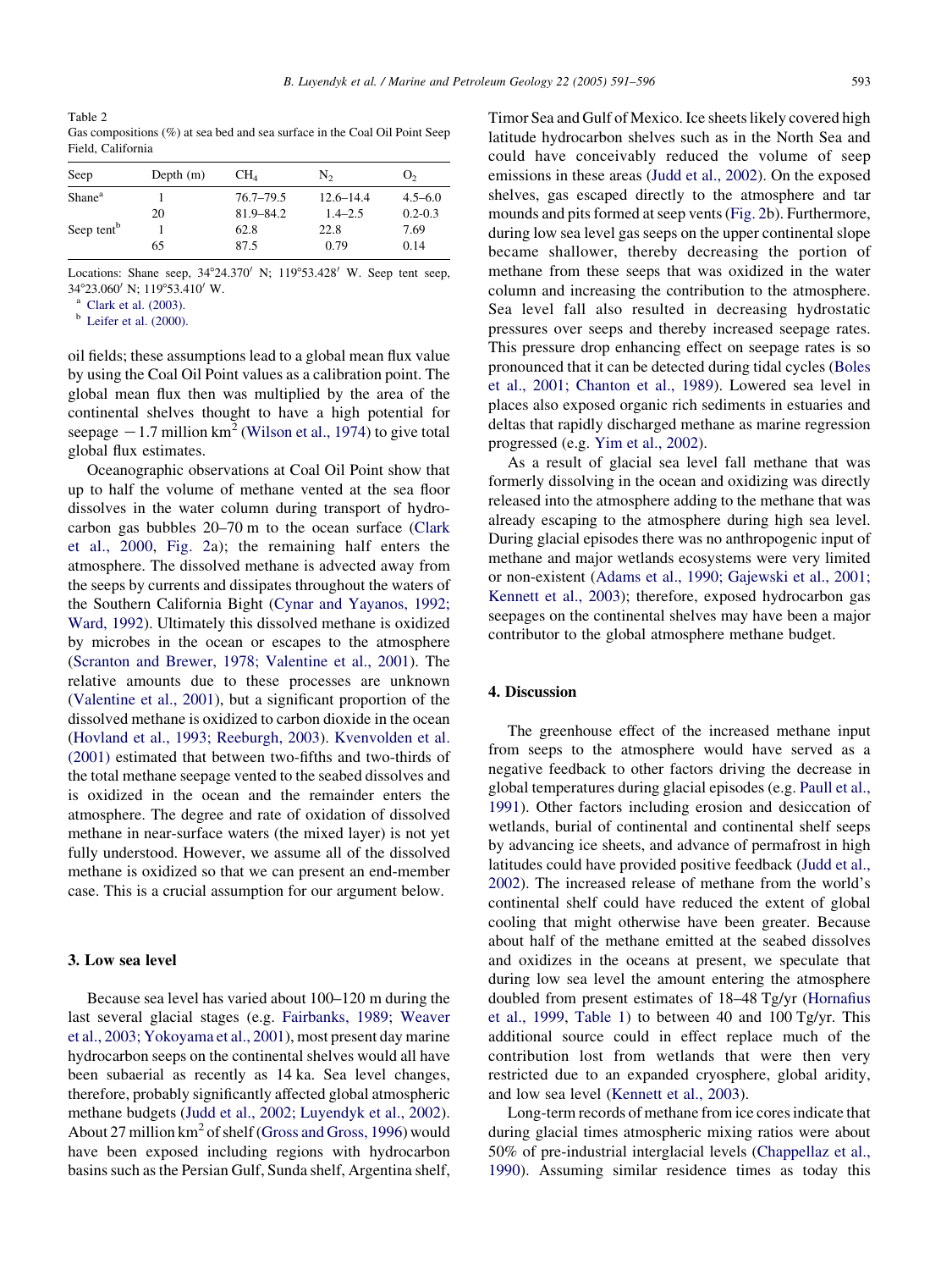<span id="page-3-0"></span>

Fig. 2. (a) Model for the marine seeps system at Coal Oil Point California. Open arrows are gas fluxes, shaded arrows are oil fluxes, and negative signs indicate sinks including microbial consumption (oxidation). HC, hydrocarbons. Gas is vented at the sea floor forming a bubble plume. Methane and other higher hydrocarbons diffuse out of the bubbles and into the water effectively dissolving part of the bubble. At the same time dissolved air in the ocean enters the bubble. Methane, dissolved in the ocean, is in turn oxidized by microbial activity. The bubbles that survive upward transport burst at the surface releasing hydrocarbon gas and air into the atmosphere. Oil traveling upward with the plume partly dissolves with the remainder forming a slick at the sea surface. (b) Diagram for a marine seep system that has been exposed due to lowered sea level and changed to a subaerial seep. Methane that dissolved in the ocean when the seep was submarine now enters the atmosphere directly. Vented oil forms tar pits and mounds.

implies a global flux during glacial episodes of half the natural flux today or about 80 Tg/yr. A problem in explaining the methane budget in glacial episodes is that major wetland systems were much reduced then [\(Kennett et al., 2003\)](#page-5-0). Wetlands today are the main source of natural methane (110–115 Tg/yr; [Prather et al., 1995\)](#page-5-0). Continental ice sheets, dryer climate ([Adams et al., 1990; Crowley, 1995;](#page-4-0) [Petit-Maire, 1999; Sarnthein and Diester-Haass, 1977\)](#page-4-0), lowered sea level [\(Fairbanks, 1989\)](#page-5-0) and lowered water tables probably reduced wetland areas in glacial compared to interglacial episodes resulting in less methane contributions from these sources. Other sources are needed to account for much of atmospheric methane during glacial periods. Increased source strength of geological methane was likely. An alternative to increased geologic methane source strength during glacials is a decreased efficiency of methane sinks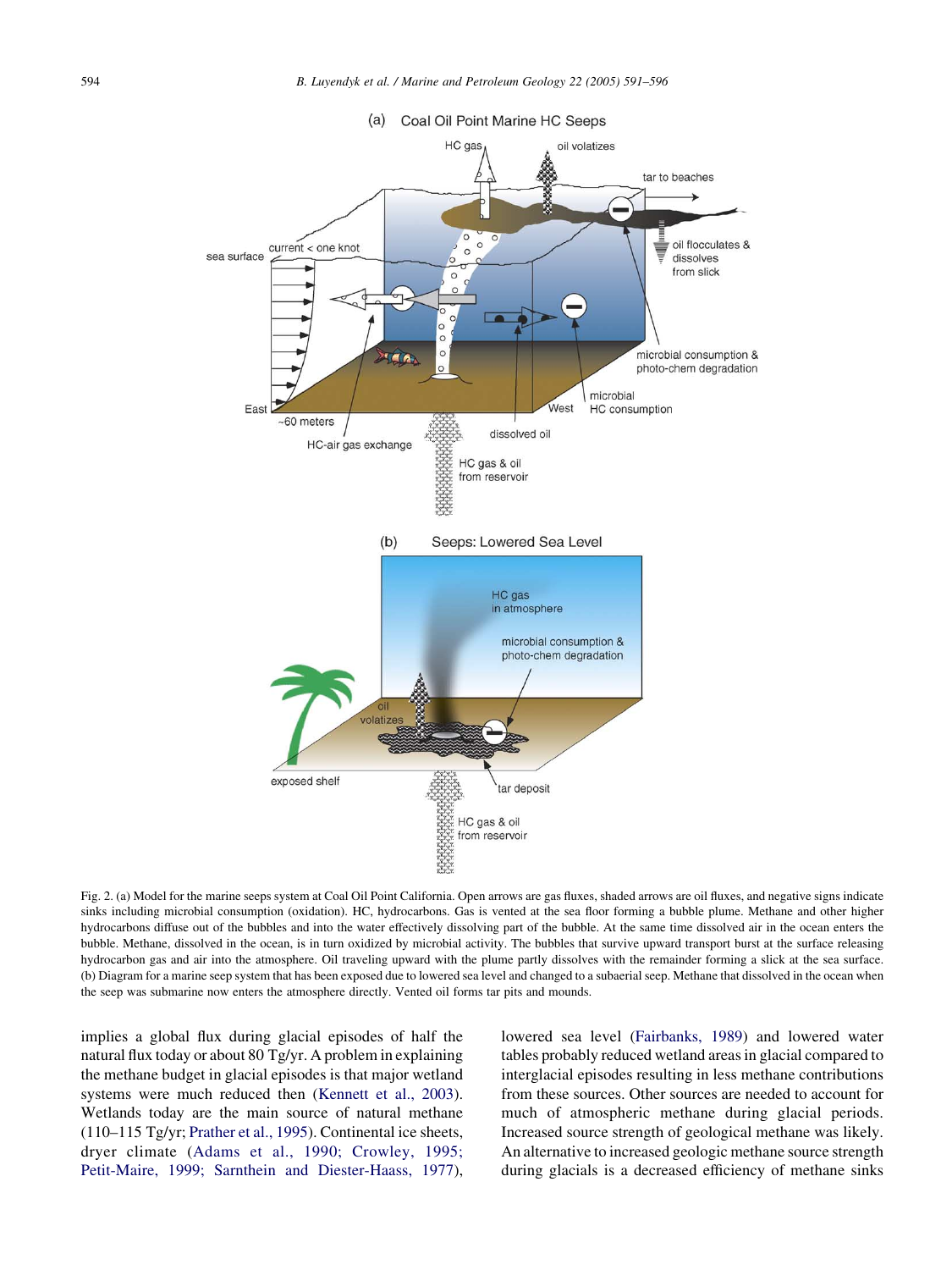<span id="page-4-0"></span>(Cicerone and Oremland, 1988; Reeburgh, 2003) prior to Holocene time. At present the most significant methane sink is atmospheric OH (Cicerone and Oremland, 1988; Reeburgh, 2003). Soils also are sinks but much less so (about 2%, [Reeburgh, 2003](#page-5-0)).

Added methane introduced from exposed marine seeps on the continental shelves could resolve the problem of requiring wetlands as a major source of methane during lowered sea level of the Last Glacial Maximum (LGM; ca. 21.5–18.3 ka) and other glacial episodes, in order to account for the concentrations of methane found in glacial ice bubbles.

Significant methane sources during the Last Glacial Maximum and other glacial episodes of low sea level are likely to have been the following: exposed marine gas seeps on the continental shelves and submerged seeps on the upper continental slope, onshore gas seeps and outcrops, methane released from continental shelf sediments (including possibly a transient burst as organic rich sediments were exposed as sea level fell), termites and wild animals, remnant wetlands, lakes, fires, and geothermal systems. Methane released suddenly from the conversion of gas hydrates ([Kennett et al., 2003\)](#page-5-0) is another potential source of large magnitude although shelf depths are generally too shallow to maintain a stable reservoir of methane hydrates. The implication of our hypothesis is that in the absence of major wetland sources the methane sources during glacial episodes were largely geologic methane. This methane would be relatively enriched in  $13^{\circ}$ C and depleted in  $14^{\circ}$ C (for the more recent glacial times of the LGM and Younger Dryas—although Cicerone and Oremland (1988) suggested that some 14C depleted methane is now being released from wetlands).

### 5. Conclusions

The global methane flux during the Last Glacial Maximum and other glacial episodes was possibly around 80 Tg/yr [\(Table 1\)](#page-1-0). Without major wetlands as a significant methane source ([Kennett et al., 2003](#page-5-0)) other sources are needed to account for that budget. Obvious candidates are either exposed marine seeps or methane hydrate decomposition or both. Exposed marine seeps could have been a major contributor of atmospheric methane accounting for half or even the entire budget, with other sources like those at present being minor components. This hypothesis can be tested by carbon isotope analysis of methane in ice sheets. The discovery of  $^{13}$ C enriched (thermogenic) methane in glacial episode air (e.g. [Schaefer et al., 2003](#page-5-0)) should rule out wetlands as a major source and support our hypothesis that a significant portion of glacial episode methane was from hydrocarbon gas seepage directly into the atmosphere.

## Acknowledgements

We thank James Boles, Ira Leifer, and David Valentine for fruitful discussions. This work was supported by grants from the University of California Energy Institute, California Energy Studies Program, and by the Minerals Management Service, US Department of the Interior. The views and conclusions contained in this document are those of the authors and should not be interpreted as necessarily representing the official policies, either express or implied, of the US Government. Contribution of the Institute for Crustal Studies 0641.

## References

- Adams, J.M., Faure, H., Faure-Denard, L., McGlade, J.M., Woodward, F.I., 1990. Increases in terrestrial carbon storage from the last glacial maximum to the present. Nature 348 (6303), 711–714.
- Boles, J.R., Clark, J.F., Leifer, I., Washburn, L., 2001. Temporal variation in natural methane seep rate due to tides, Coal Oil Point area, California. Journal of Geophysical Research—Oceans 106 (C11), 27,077–27,086.
- Chanton, J.P., Martens, C.S., Kelley, C.A., 1989. Gas transport from methane-saturated, tidal freshwater and wetland sediments. Limnology and Oceanography 34 (5), 807–819.
- Chappellaz, J.A., Barnola, J.M., Raynaud, D., Korotkevich, Y.S., Lorius, C., 1990. Core record of atmospheric methane over the past 160,000 years. Nature 345, 127–131.
- Cicerone, R.J., Oremland, R.S., 1988. Biogeochemical aspects of atmospheric methane. Global Biogeochemical Cycles 2 (4), 299–327.
- Clark, J.F., Washburn, L., Hornafius, J.S., Luyendyk, B.P., 2000. Natural marine hydrocarbon seep source of dissolved methane to California coastal waters. Journal Geophysical Research—Oceans 105, 11,509–11,522.
- Clark, J.F., Leifer, I., Washburn, L., Luyendyk, B.P., 2003. Compositional changes in natural gas bubble plumes: observations from the Coal Oil Point marine hydrocarbon seep field. Geo-Marine Letters 23, 187–193.
- Clester, S.M., Hornafius, J.S., Scepan, J., Estes, J.E., 1996a. Quantification of the relationship between natural gas seepage rates and surface oil volume in the Santa Barbara channel, (abstract). EOS (American Geophysical Union Transactions) 77 (46), F419.
- Clester, S.M., Hornafius, J.S., Scepan, J., Estes, J.E., 1996b. Remote Sensing Study of Historical Changes in Natural Oil Slick Volumes in the Santa Barbara Channel: Final Report 1995/1996, Calif. Energy Stud. Project, University of California Energy Institute, Berkeley.
- Crowley, T.J., 1995. Ice age terrestrial carbon changes revisited. Global Biogeochemical Cycles 9 (3), 377–389.
- Crutzen, P.J., 1995. The role of methane in atmospheric chemistry and climate. In: Engelhardt, W.v., Leonhardt-Marek, S., Breves, G., Giesecke, D. (Eds.), Ruminant Physiology: Digestion, Metabolism, Growth and Reproduction. Proceedings of the Eighth International Symposium on Ruminant Physiology. Ferdinand Enke Verlag, Stuttgart, pp. 291–315.
- Cynar, F.J., Yayanos, A.A., 1992. The distribution of methane in the upper waters of the southern California bight. Journal of Geophysical Research 97, 11,269–11,285.
- Dimitrov, L.I., 2002. Mud volcanoes-the most important pathways for degassing deeply buried sediments. Earth-Science Reviews 59, 49–76.
- Egland, E.T., 2000. Direct Capture of Gaseous Emissions from Natural Marine Hydrocarbon Seeps Offshore of Coal Oil Point. MA Thesis, University of California, Santa Barbara, Santa Barbara, California, 59 p.